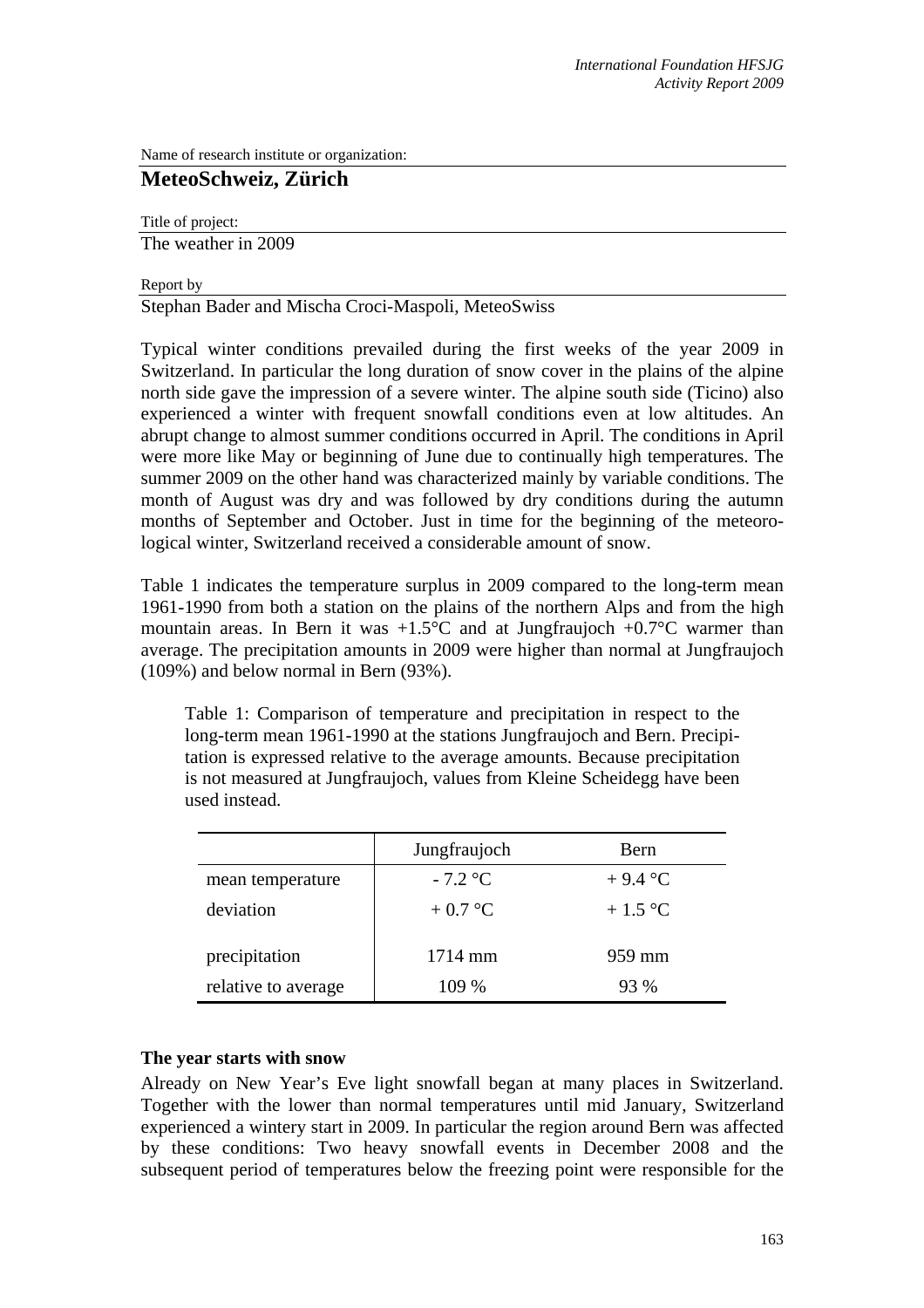unusually long phase of continuous snow cover from 10 December 2008 until the end of February 2009. Primarily the long duration of days with snow cover at low altitudes gave the impression of a severe winter in Switzerland. The alpine south side (Ticino) also experienced frequent snowfall events even at low altitudes. The station in Locarno-Monti registered 16 days with snowfall by the end of February, which had occurred only in three winters since 1935. In addition, this winter was one of the coldest during the last 20 years. It was actually the coldest winter since 22 years at Jungfraujoch. Worth mentioning are also the two winter storms "Joris" on 23 January and "Quinten" on 10 February 2009. "Joris" was of exceptional intensity in Switzerland with wind speeds of up to 155km/h in Cressier.



Figure 1: Winter temperatures (1937/38-2008/09) measured at the Jungfraujoch station (homogeneous dataset). The winter 2008/2009 (-14.5°C) indicates the coldest winter during the last 22 years.

## **Almost summer in April**

In March, winter conditions were predominant with several snowfall events even at low altitudes. There were no mild days in March on the alpine north side, often due to the insistent cold easterly "Bise" winds.

From one day to the next, April brought conditions back to spring and almost to summer in Switzerland. Persistently high temperatures were responsible for climate conditions similar to those in May and June. It was the fourth warmest April measured in Switzerland since measurements began in 1864. With the high temperatures, a very dry period also started. However, during the last days of April substantial precipitation amounts were measured on the alpine south side, in parts of the canton Wallis, the Bernese Oberland and Surselva. In turn, this period was responsible for considerable snow amounts again at higher altitudes.

After the very warm April, the second warmest May since 1864 followed. During the last couple of days in May the daily maximum temperatures reached 32°C and in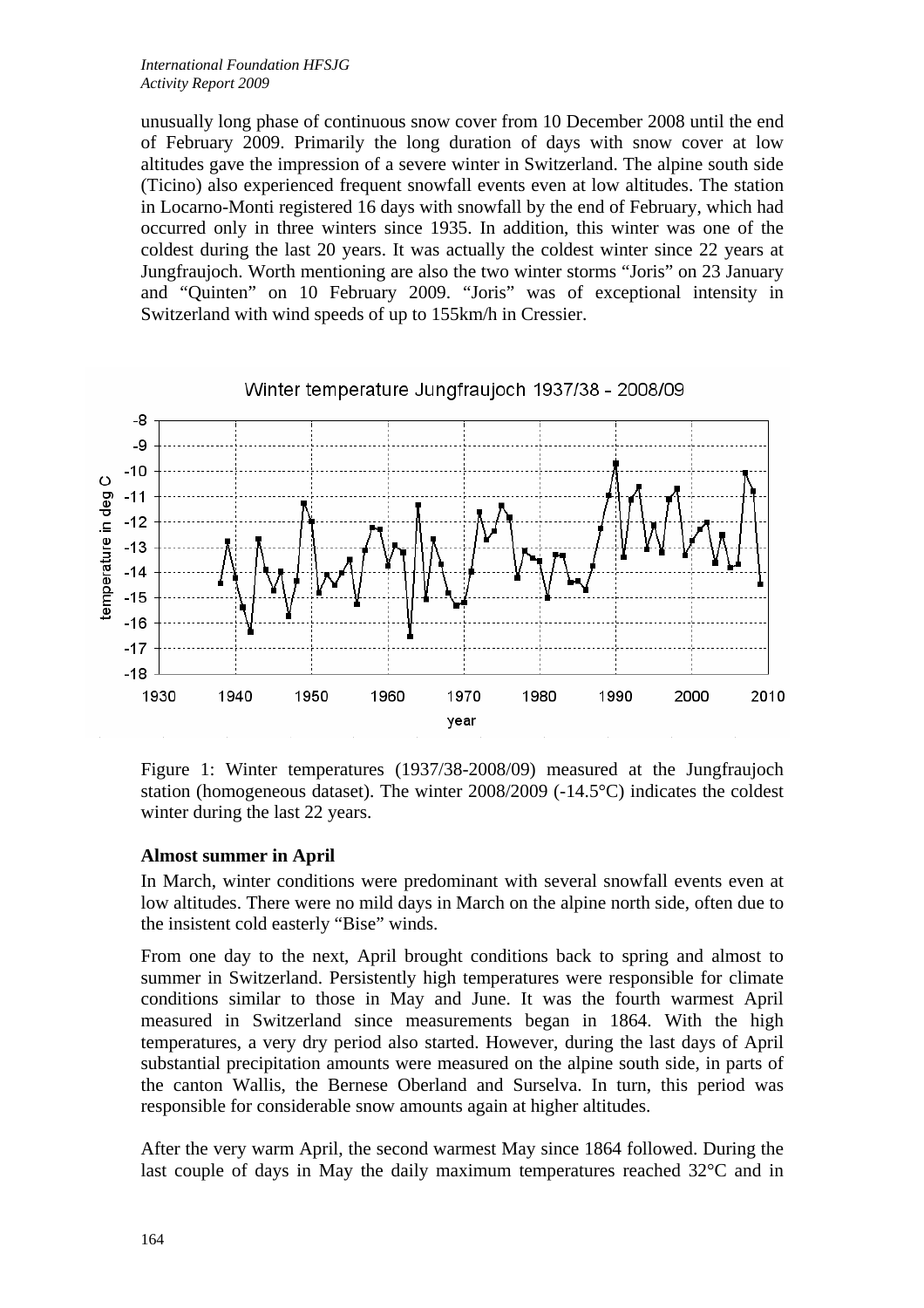Föhn-valleys even higher values. The station with the highest record was Sion with 35.1°C. These conditions were responsible for making spring 2009 the second warmest since 1864. In comparison, spring 2007 was considerably warmer than 2009. At Jungfraujoch the spring 2009 was not even among the 10 warmest since 1937.

## **Variable summer**

In contrast to spring, the summer 2009 was marked by highly variable conditions. Primarily the months of June and July were dictated by high temperature fluctuations. Sequences of summer temperatures were interrupted by depressions of considerable cooling that coincidentally occurred often on the weekends. Noteworthy is that the temperatures usually dropped to the long-time normal temperatures or slightly below. With respect to precipitation, July was mainly wet, and especially the alpine south side experienced severe thunderstorms. Lugano received with 397mm the highest amount of precipitation in July since the measurements in 1864. A considerable contribution to this amount came from two thunderstorms, the first with 73mm (15 July 09) and the second with 99mm (17 July 09) of precipitation.

#### **Late summer heat**

Finally, summer established itself in August. The hottest phase of the year extended from 12 to 21 August 2009. This phase again showed extremely high monthly values: Hence, August 2009 was the third warmest since 1864.

## **Dry in autumn**

By August 2009 Switzerland was short on precipitation. Prevalent were amounts below 60% of the normal amounts, and locally even less. These conditions continued in September and were slightly less prevalent in October. In addition to the dry conditions, the temperatures were relatively mild in September and beginning of October. November 2009 was again very mild. Considerably higher monthly temperatures were measured only in November 1994. Similar November 2009 temperatures were recorded in 2006.

## **Winter starts at the end of November**

After a first short winter episode in the mountains on 12 October 2009 further snowfall events were a long time away. The mild conditions during November were able to melt the entire snow from October up to high altitudes.

With strong southerly flows on 29 November, intensive snowfall began at higher altitudes of the alpine south side. On the following day the alpine north side also received a snow cover even at low altitudes due to cold air from the west. The entire alpine ridge received considerable snow amounts. With the beginning of December 2009 values from 100% up to 150% of the normal snow amounts during this season were measured. The central and eastern Alps even received 200%. Arctic air inflow on 20 December 2009 brought minimum temperatures of -12 to -17°C at low altitudes on both sides of the Alps. La Brévine registered with -34.2°C the coldest temperature of the year 2009. This was followed by a rapid warming due to south Föhn on the alpine north side and again heavy snowfall on the alpine south side.